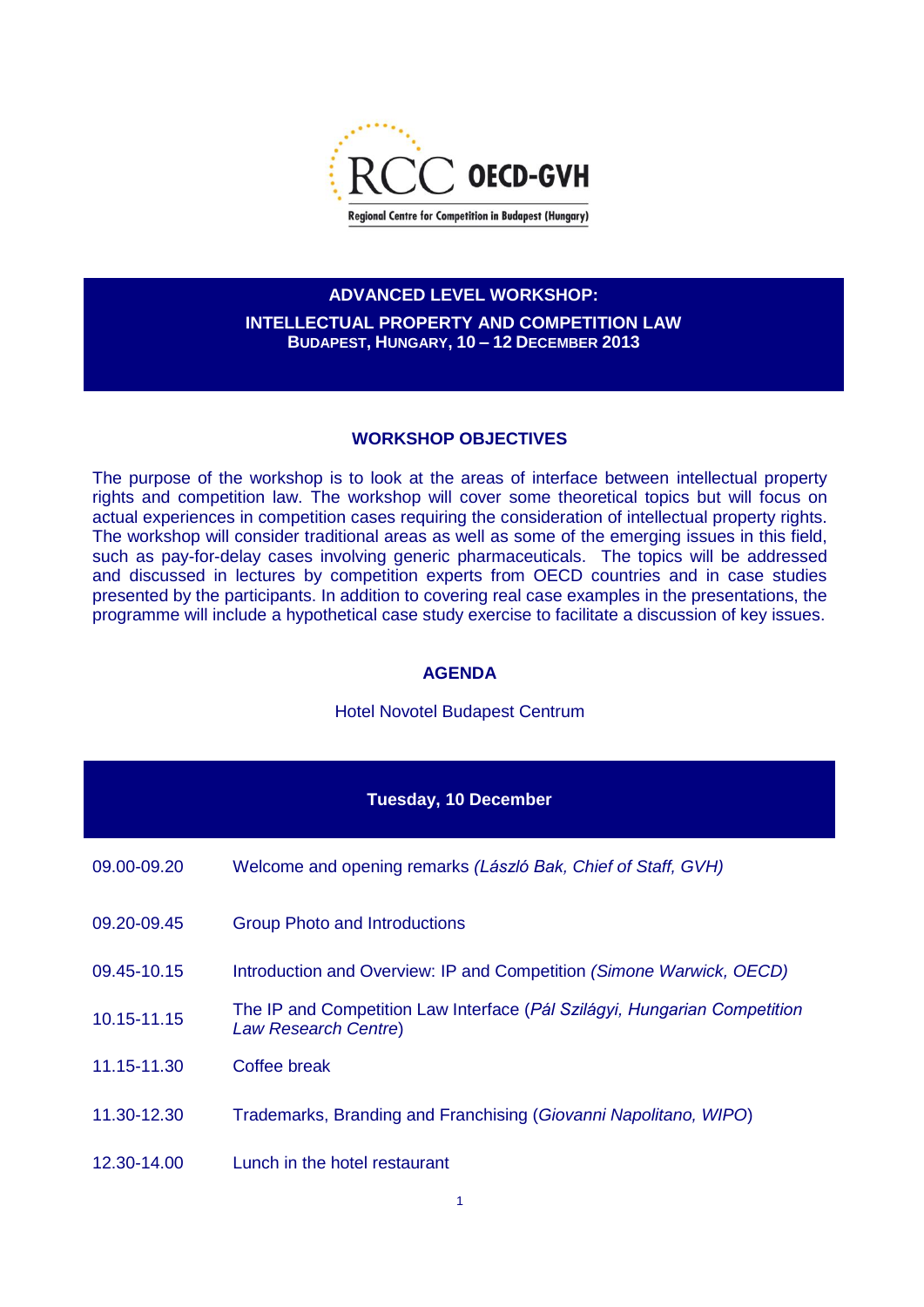| 18.15       | Meet at the hotel reception, transfer to the welcome dinner                                           |
|-------------|-------------------------------------------------------------------------------------------------------|
| 16.00-17.00 | Competition Law and IPRs – the Microsoft Cases (Denisa Alexandroaiei,<br><b>European Commission</b> ) |
| 15.45-16.00 | Coffee break                                                                                          |
| 15.00-15.45 | Country case study: Romania (Case 1), case discussant: Kazakhstan                                     |
| 14.00-15.00 | Pharmaceutical Pay-For-Delay Agreements in the U.S. (Dominic Vote, US<br>FTC)                         |

| <b>Wednesday, 11 December</b> |                                                                                                                     |  |
|-------------------------------|---------------------------------------------------------------------------------------------------------------------|--|
| 09.00-10.00                   | The Astra Zeneca Case (Pál Szilágyi, Hungarian Competition Law Research<br>Centre)                                  |  |
| 10.00-11.00                   | Competition Law and IPRs - Standards, Patents and EU Competition Law<br>(Denisa Alexandroaiei, European Commission) |  |
| 11.00-11.15                   | Coffee break                                                                                                        |  |
| 11.15-11.45                   | Country case study: Bulgaria, case discussant: Russia                                                               |  |
| 11.45-12.45                   | Pharmaceutical Product-Hopping in the U.S. (Dominic Vote, US FTC)                                                   |  |
| 12.45-14.00                   | Lunch in the hotel restaurant                                                                                       |  |
| 14.00-14.45                   | Country case study: Moldova, case discussant: Albania                                                               |  |
| 14.45-15.45                   | Copyright, Broadcast and Media (Giovanni Napolitano, WIPO)                                                          |  |
| 15.45-16.00                   | Coffee break                                                                                                        |  |
| 16.00-16.45                   | Country case study: Ukraine, case discussant: Serbia                                                                |  |

Dinner is available between 19.00 and 22.00 in the hotel restaurant